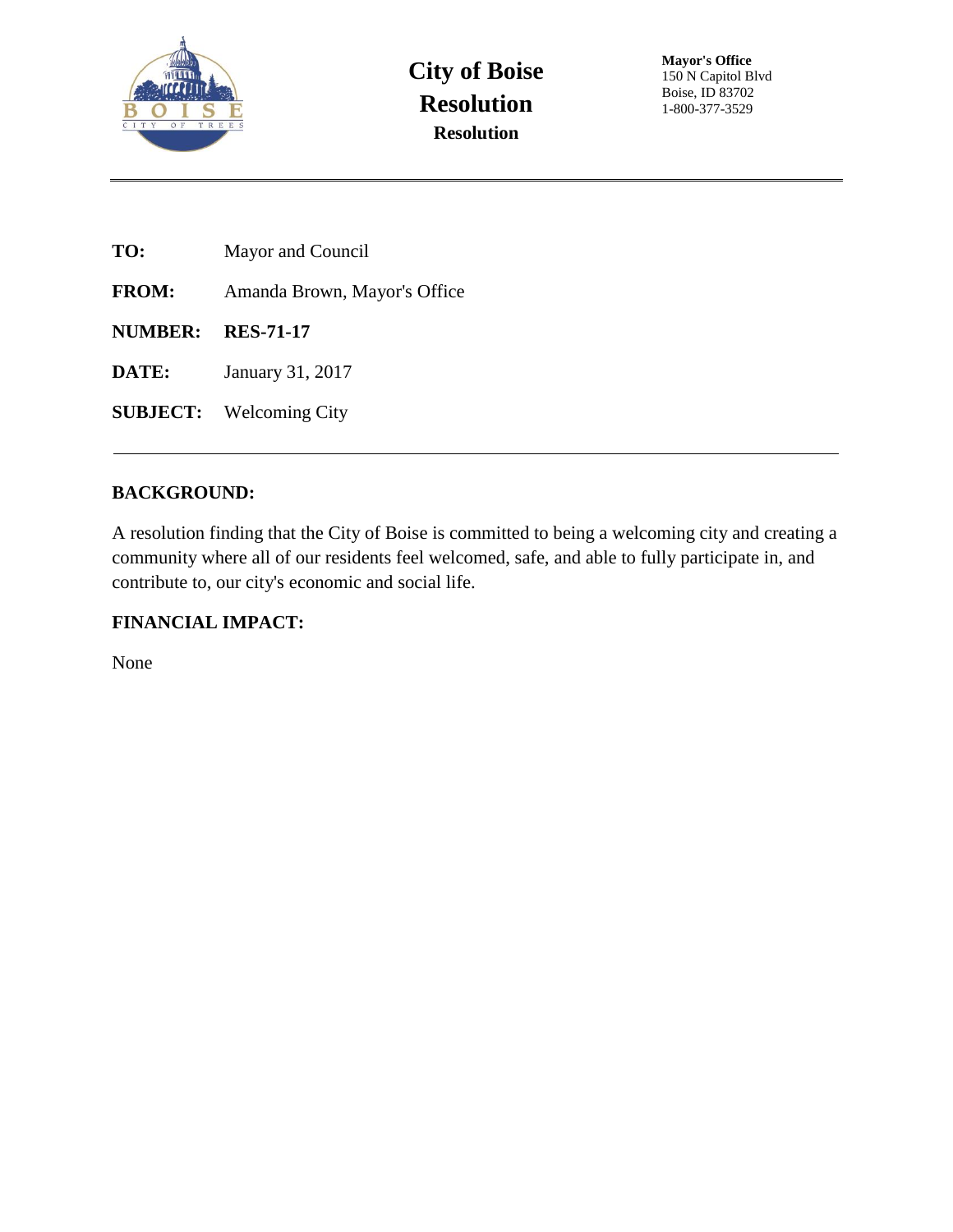Resolution NO. RES-71-17

BY THE COUNCIL CLEGG, JORDAN, LUDWIG, MCLEAN, QUINTANA, AND THOMSON

## **A RESOLUTION FINDING THAT THE CITY OF BOISE IS COMMITTED TO BEING A WELCOMING CITY AND CREATING A COMMUNITY WHERE ALL OF OUR RESIDENTS FEEL WELCOMED, SAFE, AND ABLE TO FULLY PARTICIPATE IN, AND CONTRIBUTE TO, OUR CITY'S ECONOMIC AND SOCIAL LIFE.**

**WHEREAS,** the City of Boise was built by pioneering immigrants, and our history is one of welcoming those seeking freedom from persecution and the opportunity for a better life; and

**WHEREAS,** the City of Boise has remained true to our heritage, and since the 1970s has welcomed refugees seeking new homes, safety, freedom, and opportunity; and

**WHEREAS,** foreign-born Boise residents are a vital part of our community, bringing fresh perspectives and new ideas, starting businesses, and contributing to the vibrant diverse community that we all value; and

**WHEREAS,** the Boise Police Department has worked tirelessly to develop a Community Policing program to build solid relationships between immigrant communities and law enforcement, that are a foundation for a safer and stronger community; and

**WHEREAS,** the City of Boise and the Idaho Office for Refugees convened a roundtable of community partners and resettlement agencies with the goal of understanding the resettlement process; determining how refugees and resettlement agencies define successful resettlement; and exploring opportunities to increase the services that are essential to success; and

**WHEREAS,** this effort led to the creation of Neighbors United and a nationallyrecognized community wide refugee integration plan that involves nonprofits, businesses, faith leaders, governments, and refugee leadership; and

**WHEREAS,** the City of Boise has affirmed our commitment to welcoming all individuals through past statements and actions, knowing that discrimination impedes the social and economic progress of a city by preventing all of our residents from fully contributing to the cultural, spiritual, social, and commercial life of our community; and

**WHEREAS,** the contributions of all individuals in the City of Boise are essential to the City's growth, vitality, and prosperity; and

**WHEREAS,** the City of Boise is committed to creating the most livable city in the